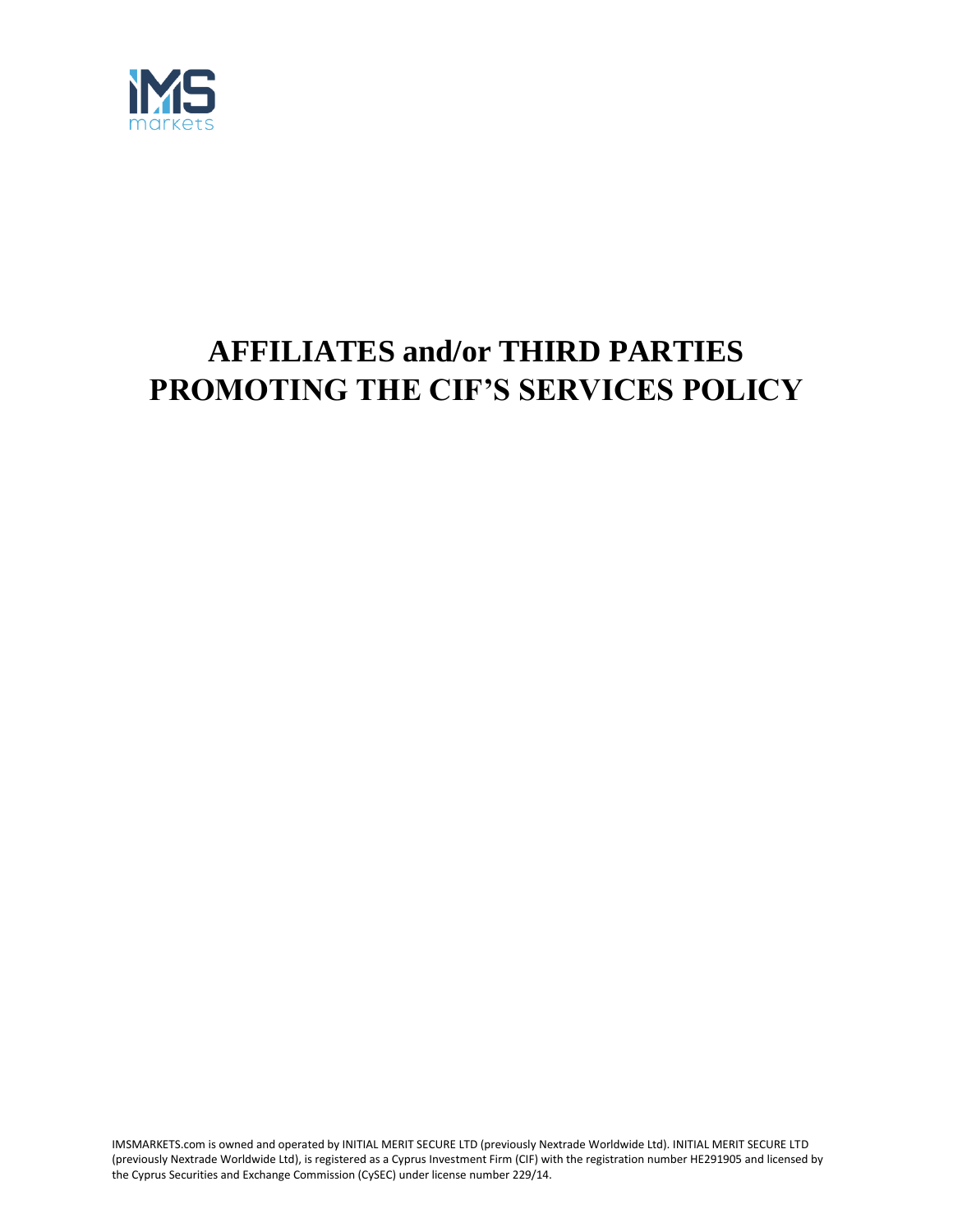

# 1. Purpose

The aim of this policy is to ensure that Company (hereafter the "Company"), an Investment Firm regulated by Cyprus Securities and Exchange Commission ("CySEC", "Commission"), has established and developed appropriate policies and procedures with respect to the establishment of a business relationship with third parties with regards to the provision of referral services as well as in regards to the communication with clients for the provision of information on the investment and ancillary services as well as the financial instruments provided by the Company.

### General Requirements

When providing information to clients, the Company, in general, must comply with both the requirements of article 18(2) of the Investment Services and Activities and Regulated Markets Law of 2007 as in force (hereafter the 'Law'), and of paragraph 4 of Directive DI144-2007-01 of 2012 (hereafter the 'Directive') in relation to the organizational requirements, and the rules governing the conduct of business, as laid down in article 36(1) of the Law and Part III of Directive DI144-2007-02 of 2012.

The Company deems an Affiliate / Business Introducer (hereafter the "Affiliate") to be an individual or legal entity whose sole purpose is to refer potential clients to the Company and in return is remunerated in accordance with the Company's Remuneration Policy and the agreement in place. The Executive Directors are the responsible persons for the establishment or termination of a business relationship with Affiliates. A potential Affiliate may refer to the Company's Contact details for obtaining the details concerning a potential Affiliate arrangement.

The Company should ensure that the content of the marketing material is clear, fair and not misleading in accordance with the requirements of article 36 of the Investment Services and Activities and Regulated Markets Law of 2007 ('the Law') and that the material either is prepared by the CIF itself and disseminated to Affiliates, or is subject to pre- approval and ongoing monitoring by the CIF, if a third party is engaging to do this. The provisions of the Company's Marketing Policy shall fully apply on the delegated duties to affiliates as part their operational nature.

The Company also should ensure that the oversight arrangements in place between themselves and Affiliates are sufficiently captured within the CIF's internal control framework and the Affiliates are closely monitored.

The Company should exercise due skill, care and diligence when entering into, managing or terminating any arrangement with an Affiliate. The provisions of Part V (Outsourcing) of Directive DI144-2007-01 of 2012 are fully applied as well as the Company Outsourcing Policy.

# Affiliates Definition

The Company may engage with third parties across multiple jurisdictions to promote the operated brands online, use their website as a portal for displaying promotional and advertising content, host marketing material and direct web-traffic to the authorised CIF's website, increase the online profile of the Company through search engine optimization (SEO) and perform any other similar (with the abovementioned) activity.

The term 'Affiliate' includes any person/entity that is providing the activities described in paragraph 1 herein,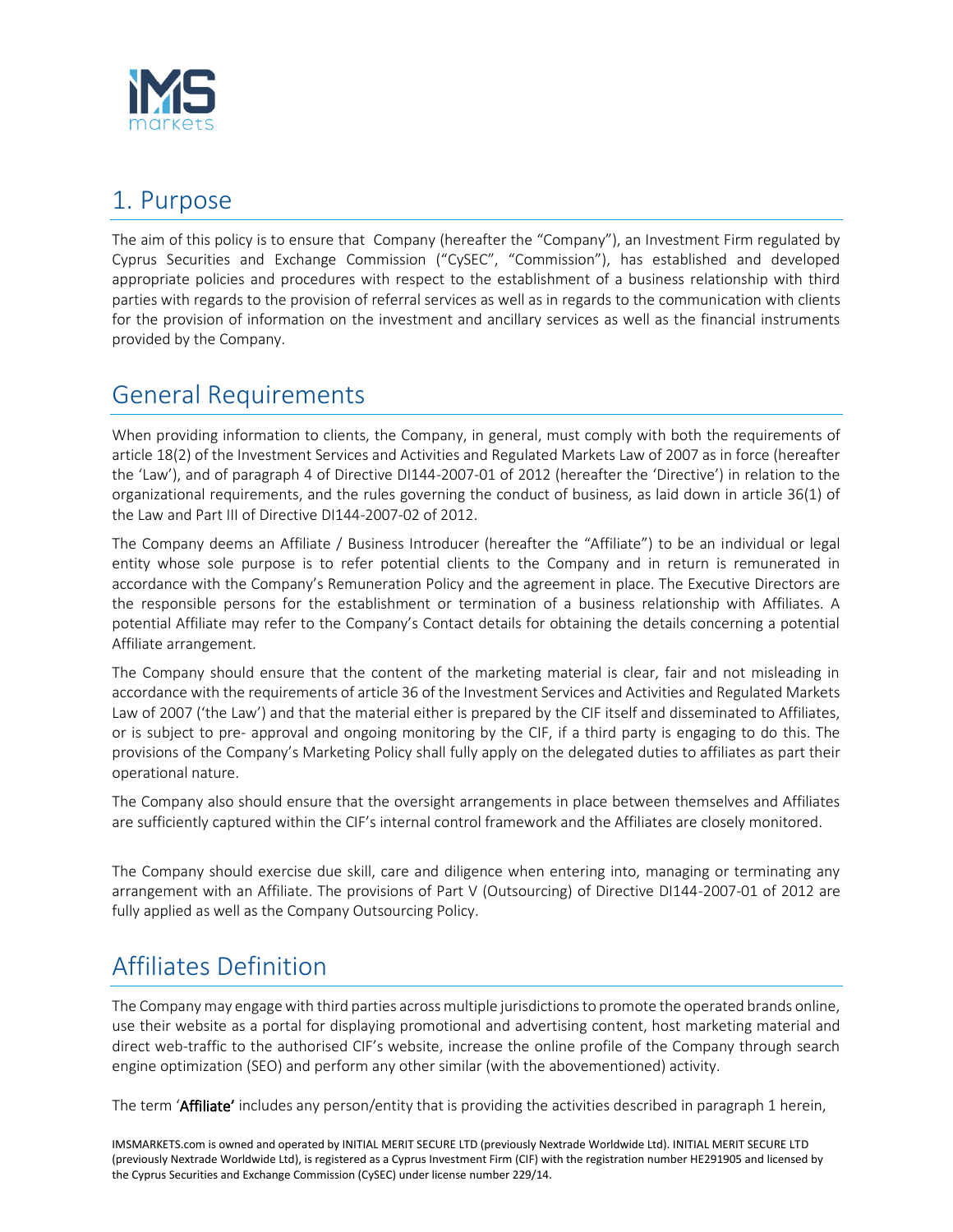

irrespective of how the CIF chooses to define such person/entity.

# Procedure for the acceptance / rejection of Affiliates

The potential Affiliate may navigate to the relevant section of Company's website and submit basic details such as his/her name, email, telephone number, and their website URL, in order for the Compliance or Support Department to contact the potential affiliate accordingly.

The Company duly applies Affiliate verification of identity procedures and Affiliate due diligence measures in the following cases:

- (a) when establishing a Business Relationship with a Potential Affiliate;
- (b) when there are doubts about the veracity or adequacy of previously Affiliate identification data.

The Potential Affiliate has to provide information regarding his contact details, country of birth and country of residence etc. In addition, the Potential Affiliate shall also provide the relevant KYC documentation as part of the Company's due diligence procedures performed.

The due diligence applied in the case of affiliates is similar to the due diligence applied for the Company's clients as per the provisions of the Company's AML manual for Physical or Legal Persons, on a risk-based approach. Details of websites, means of marketing communication and other related funnels will also be requested and evaluated before the affiliate will be approved.

If, during the Business Relationship, an Affiliate fails or refuses to submit, within a reasonable timeframe, the required verification data and information required under this Policy, the Company shall terminate the Business Relationship and reject the Potential Affiliate.

The Potential Affiliate shall be preliminary approved by the Head of Affiliates Department and an Executive Director.

Before entering into an agreement with an Affiliate, The Company should ensure that the Affiliate has obtained any authorisation required or is registered in his jurisdiction to perform such activity, if required.

Once the Potential Affiliate is approved, an email confirmation is sent to the affiliate, informing him/her that he/she is now an approved Affiliate of the Company and can therefore access the Company's online Marketing Material.

### Marketing material used by the Affiliates

Any marketing material disseminated to clients through Affiliates shall be provided by the Company to the Affiliates via any of the below main communication means:

- Email
- Chat
- Phone
- Webinars
- Video streaming

IMSMARKETS.com is owned and operated by INITIAL MERIT SECURE LTD (previously Nextrade Worldwide Ltd). INITIAL MERIT SECURE LTD (previously Nextrade Worldwide Ltd), is registered as a Cyprus Investment Firm (CIF) with the registration number HE291905 and licensed by the Cyprus Securities and Exchange Commission (CySEC) under license number 229/14.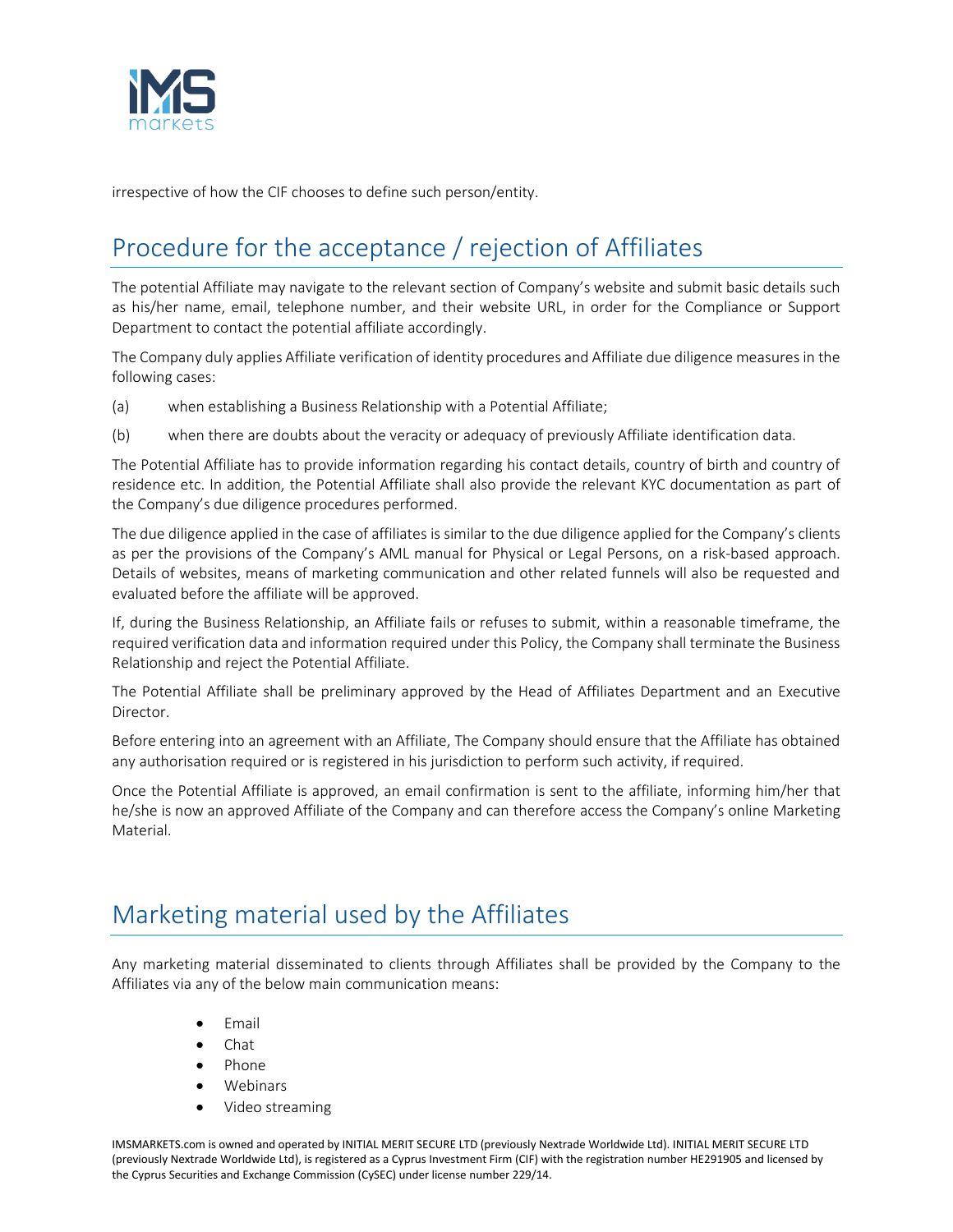

• Company's/brands' website

# Affiliates' obligations

- a) The Affiliate must ensure that he acts in line with the Company's Internal Procedures Manual and Anti-Money Laundering policies and procedures, as modified from time to time, and the Law and the Directive as amended from time to time. In addition, the Affiliate shall adhere, at all times, to the Marketing Policy and guidelines of the Company.
- b) The Affiliate shall be only responsible for the provision of introduction of clients.
- c) The Affiliate is prohibited from communicating with a potential client who has been accepted by the Company as its client.
- d) The Affiliate is not allowed to provide to the Company's clients any of the investment and ancillary services under the Third Appendix of the Law.
- e) The Affiliate is restricted from holding and/or operating a trading account for any Client and/or carry on any trades for any client and/or providing any other service to the client other than the services agreed under the terms and conditions of the Affiliate Agreement.
- f) The Affiliate is prohibited to receive and/or hold clients funds, and/or to facilitate the transfer of funds to and from clients.
- g) The Affiliate is prohibited to receive and transmit orders for execution of transactions, as well as to provide investment advice unless it acts under the exclusivity of the Company, and it is registered as a Tied Agent.
- h) The Affiliate is prohibited to receive power of attorneys from clients for executing transactions.

#### Remuneration

The remuneration of the affiliates and other third parties with regards to the provision of referral services may be fixed or variable, on Cost per Acquisition basis, governed by the Company's Remuneration policy ensuring that conflicts of interest are eliminated.

### Termination

In case an Affiliate is acting outside the scope of the signed agreement, the Company should cease the cooperation and take appropriate measures against the Affiliate, informing, at the same time, its clientele through its website, for this termination.

The Affiliate Agreement may be terminated either by giving 30 days prior written notice to the other party or with immediate effect depending on the seriousness of the Affiliates' breach of the agreement.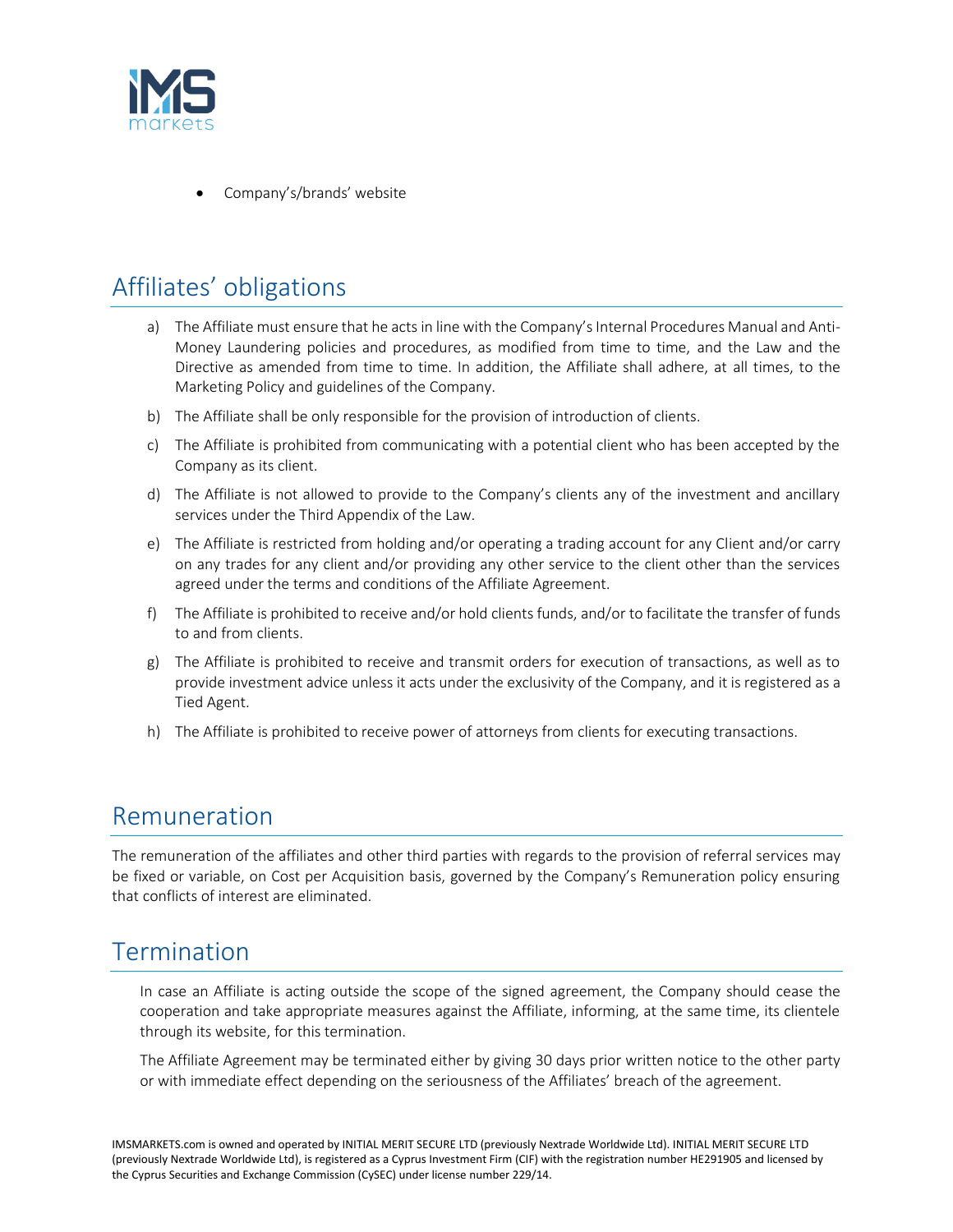

If the Company suspects or has any reasons to believe that an Affiliate and/or an introduced Client is involved in any form of fraudulent activities and/or the Affiliate or the Client has involved the Company directly or indirectly in any type of fraud, the Company reserves the right to:

- Fully investigate using best judgment to determine the existence of fraud;
- Terminate the Affiliate Agreement with immediate notice to the Affiliate;
- **Terminate any agreement thereof concluded with any introduced Client;**
- Take any legal action against the Affiliate and/or the Client and/or claim any damages deemed fit by the Courts of the Republic of Cyprus.

In addition, the Company shall disclose the incident to CySEC, including the address of the Affiliate's website and details of the Affiliate's identity [in case the Affiliate is a legal person, details of the representatives (physical persons) of the Affiliate that signed the agreement should be disclosed].

The Company sets out the obligations and procedures to be followed by the Company and the Affiliate upon the termination of the Affiliate Agreement i.e. the Affiliate is obligated to return to the Company any promotional material and/or information and/or functionalities relating to the Company which were used to promote his business. The Company warrants to pay the Affiliate any fees due until the date of termination if such amounts have been generated as a result of the proper fulfilment of the terms of the Affiliate Agreement.

#### 1.1.1 Conflicts of interest

The Company has established and maintains a Conflicts of Interest Policy which sets out the Company's approach in identifying the circumstances which might give rise to a conflict of interest between the Company's and its Clients' interests, the Company's measures for preventing the rise of such conflicts of interests as well as managing conflicts of interest which may arise during the course of its normal business activities.

The Company ensures that Affiliates are remunerated based on remuneration schemes which do not create any conflicts of interest between the Company's interest and its Client's best interests. The remuneration schemes are decided based on the Company's Remuneration Policy.

#### 1.1.2 Record Keeping

The Company must keep in its records the following documentation:

- Information on the evaluation of the Affiliate (due diligence) before concluding an agreement.
- The agreements signed with the Affiliates.
- All monitoring performed shall be kept electronically in the Company's records, subject to the requirement that the Company is at any time in a position to retrieve them without undue delay and present them to the Board of Directors and CySEC, upon requested.
- List of affiliates which includes, inter alia, the affiliate ID, affiliate full name, monitoring date, websites through which marketing is performed, remuneration scheme etc.